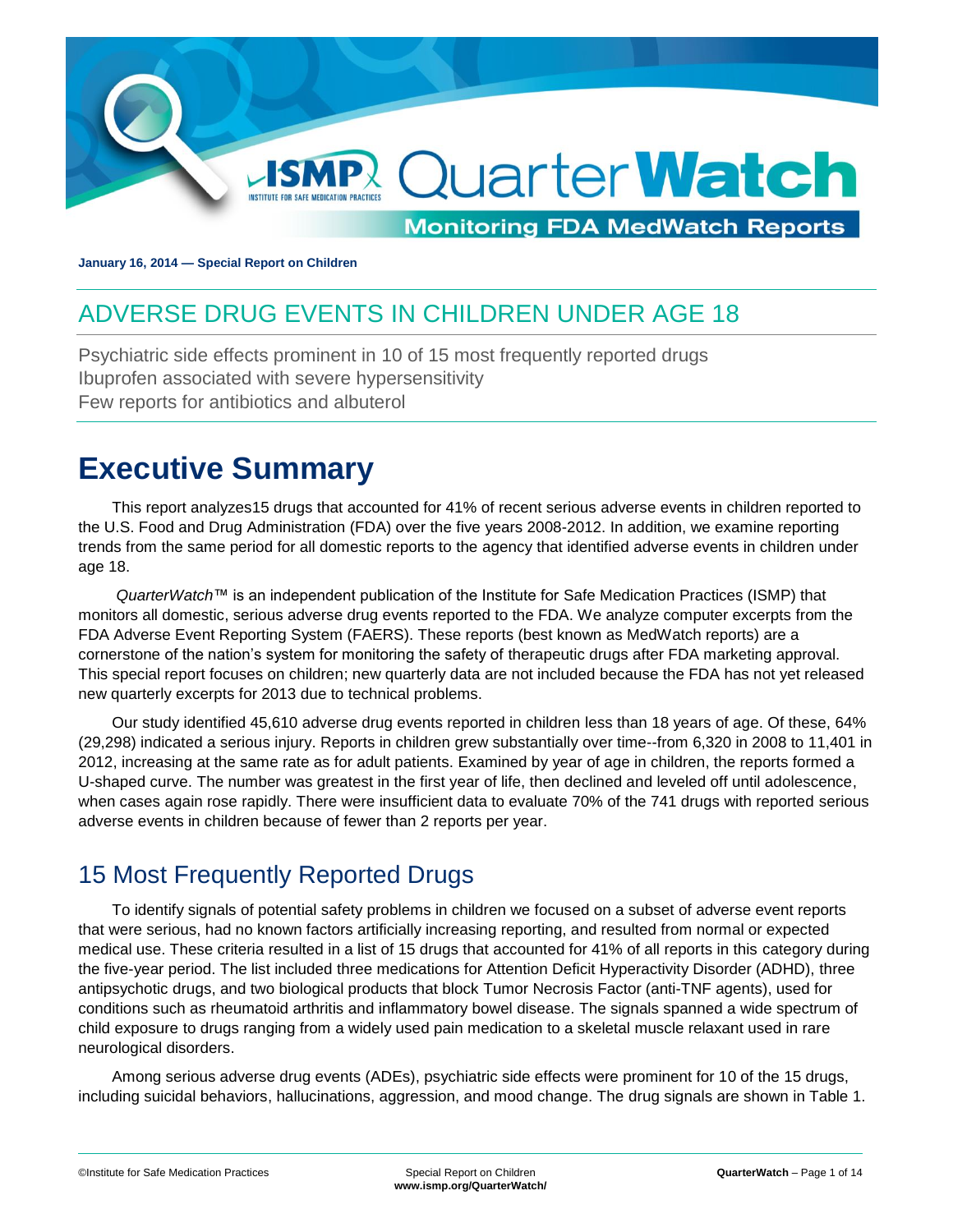| Rank | Drug name        | <b>Brand</b><br>name* | Cases | Medical use*         | Psych** | <b>Most freq ADE</b> | 2d most freq ADE     |
|------|------------------|-----------------------|-------|----------------------|---------|----------------------|----------------------|
|      | Infliximab       | <b>REMICADE</b>       | 1772  | Crohn's Disease      | N       | Crohn's disease      | Ulcerative colitis   |
| 2    | Montelukast      | SINGULAIR             | 944   | Asthma               | Y       | Suicidal ideation    | Aggression           |
| 3    | Somatropin       | <b>NUTROPIN</b>       | 606   | <b>GH</b> deficiency | N       | Headache             | Convulsion           |
| 4    | Baclofen         | LIORESAL              | 579   | Muscle spasticity    | N       | Hypertonia           | Drug ineffective     |
| 5    | Isotretinoin     | <b>CLARAVIS</b>       | 447   | Acne                 | Υ       | Suicidal ideation    | Depression           |
| 6    | Methylphenidate  | <b>CONCERTA</b>       | 418   | ADHD                 | Y       | Sudden death         | Aggression           |
|      | Lamotrigine      | <b>LAMICTAL</b>       | 335   | Epilepsy             | Y       | Convulsion           | Stevens-Johnson synd |
| 8    | Lisdexamfetamine | <b>VYVANSE</b>        | 314   | <b>ADHD</b>          | Y       | Suicidal ideation    | Aggression           |
| 9    | Aripiprazole     | <b>ABILIFY</b>        | 297   | Bipolar disorder     | Y       | Weight increased     | Dystonia             |
| 10   | <b>Ibuprofen</b> | <b>MOTRIN</b>         | 242   | Pyrexia              | N       | Hypersensitivity     | Renal failure acute  |
| 11   | Etanercept       | <b>ENBREL</b>         | 231   | Juvenile arthritis   | N       | Injection site pain  | Vomiting             |
| 12   | Atomoxetine      | <b>STRATTERA</b>      | 227   | <b>ADHD</b>          | Y       | Suicidal ideation    | Chest pain           |
| 13   | Quetiapine       | SEROQUEL              | 210   | Bipolar disorder     | Y       | Weight increased     | Tardive dyskinesia   |
| 14   | Levetiracetam    | KEPPRA                | 206   | Epilepsy             | Y       | Convulsions          | Drug ineffective     |
| 15   | Risperidone      | <b>RISPERDAL</b>      | 195   | Bipolar disorder     | Y       | Aggression           | Weight increased     |

**Table 1. Most frequent suspect drugs in serious adverse drug events reported in normal medical use, 2008-2012**

\* Most frequently cited in case reports. \*\*Psychiatric side effects > 25% of reports.

<span id="page-1-0"></span>GH = Growth hormone. ADHD = Attention deficit hyperactivity disorder. Additional note in Methods Summary

## Highlights of the List

Three ADHD drugs: Psychiatric side effects predominated for methylphenidate (CONCERTA, RITALIN), lisdexamfetamine (VYVANSE), and atomoxetine (STRATTERA). Notable were suicidal behaviors, aggression, and hallucinations or other manifestations of psychosis. Cardiac arrest was associated with methylphenidate, and weight loss or arrested growth was also reported for all three drugs.

Three antipsychotic drugs: Reports of movement disorders, tics, weight gain and sexual organ side effects were seen for aripiprazole (ABILIFY), quetiapine (SEROQUEL), and risperidone (RISPERDAL). The reports frequently occurred in children being treated for depression or bipolar disorder.

Analgesics: Among the OTC and prescription analgesics used in children, ibuprofen (MOTRIN, ADVIL) produced unexpectedly large numbers of cases of the most severe hypersensitivity and skin reactions, notably Stevens-Johnson syndrome and toxic epidermal necrolysis. These skin reactions were seldom reported for acetaminophen and naproxen. Severe skin reactions were even more numerous for another top-15 drug, the anticonvulsant lamotrigine (LAMICTAL).

Asthma medications: Although approximately 10% of children are treated for asthma, only montelukast (SINGULAIR) produced a high number of serious adverse event reports – predominantly of psychiatric side effects including suicidal behaviors, aggression, and depression. Montelukast was also used to treat allergies. Reports surged in 2008, and then tapered off substantially.

Anti-TNF agents: Reports for two biological products showed that adverse events occurred in two different populations. Infliximab (REMICADE) events primarily affected the GI tract and occurred in patients treated for GI tract disorders including Crohn's disease, ulcerative colitis, and inflammatory bowel disease. The largest group of adverse events suggested treatment failure, which the company attributed to disease flares. Etanercept (ENBREL) adverse events were reported in patients treated for juvenile arthritis and psoriasis and were frequently related to infusion site reactions.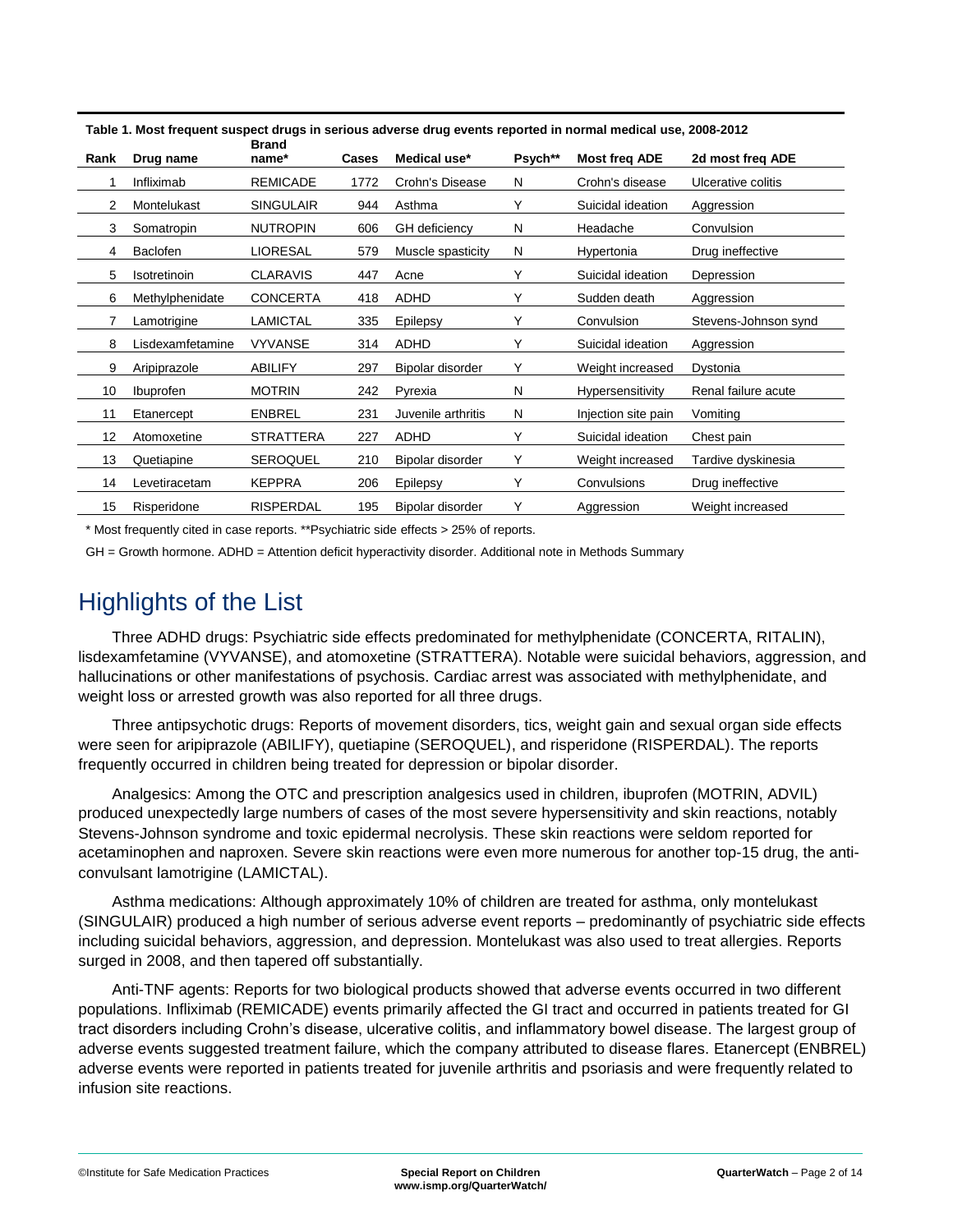### <span id="page-2-0"></span>Where Cases Were Few

Three of the most widely used drugs in children accounted for few reported serious injuries in our primary analysis. For example, amoxicillin and azithromycin were the most widely prescribed drugs in children in 2010, with 28 million patients in a juvenile population of 74 million. Azithromycin accounted for only 51 cases over 5 years, and amoxicillin for 41 reports. Albuterol was prescribed for about 7% of all children, but accounted for only 56 serious adverse events in our primary analysis group. The low volume of reports may not only attest to the safety of these widely used drugs but also reflect a very low reporting rate as well as short term or intermittent use.

### <span id="page-2-1"></span>Other Adverse Events

Five groups of adverse events were excluded from our primary analysis. These included non-serious adverse events (n = 16,316), reports of product quality problems (n = 3,695), medication errors (n = 6,097), drugs with special reporting issues ( $n = 5.277$ ), and events before the first birthday ( $n = 5.550$ ). A case report could meet one or more of the exclusion criteria.

Estrogen products were one group of drugs excluded because of special reporting issues, mainly involving product identification and classification. However, adverse events identifying various types of contraceptives were prominently reported in teenage girls. The adverse events included gallstones and other biliary tree disorders, blood clots, and various problems with method used to deliver estrogen products.

## <span id="page-2-2"></span>**About QuarterWatch Data**

Our findings should be interpreted in light of the known limitations of a reporting system that does not collect data systematically. The FDA's Adverse Event Reporting System (FAERS) data combine reports originated by drug manufacturers with cases submitted directly by consumers and health professionals through the agency's MedWatch program. The submission of an individual report does not in itself establish that the suspect drug caused the event described—only that an observer suspected a relationship. More complete disclaimers and descriptions of our criteria are included in the Methods Summary section of this report. A disclosure statement expands our description of this project and its staff.

# <span id="page-2-3"></span>**Conclusions**

Psychiatric adverse drug events, notably suicidal behaviors, represent the major adverse effects reported in children under age 18. Dechallenge—or careful, tapered discontinuation—is often a viable strategy for testing whether a drug is responsible for changes in behavior or mood. For the ADHD drugs, the FDA has already required warnings for hallucinations and other psychotic symptoms, and it should investigate the need for warnings about the more frequent reports of suicidal behaviors.

While amoxicillin and azithromycin produced small numbers of adverse event reports, particularly in light of their extensive use, we hope the long-term trend continues toward reduced use of antibiotics in children. Lamotrigine was suspect in more reports of severe and life threatening cutaneous reactions in children than any other drug over the five-year period. Its use in children should be reassessed.

For 70% of the suspect drugs, too few adverse event reports were voluntarily submitted by consumers and health professionals to permit an assessment of their risks in children, and in particular to identify adverse effects that might differ in children compared to adults. We agree with a previous FDA study that concluded that either this form of passive surveillance needs to be strengthened, or other approaches adapted to improve our understanding of drug risks in children.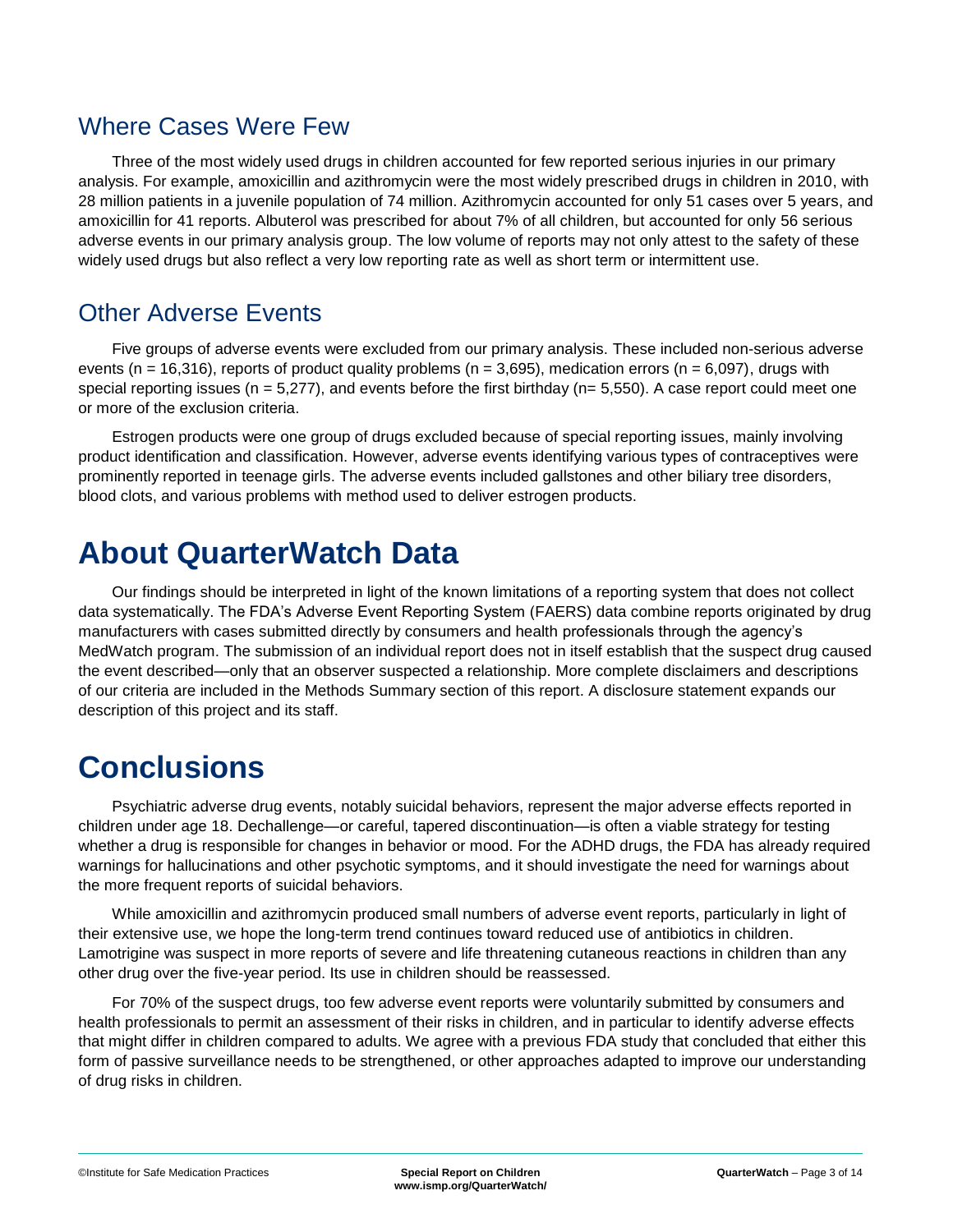#### **QUARTERWATCH PROJECT TEAM**

Thomas J. Moore Senior Scientist, Drug Safety and Policy, ISMP

Michael R. Cohen, RPh, MS, ScD (hon), DPS (hon) President, ISMP

Curt D. Furberg, MD, PhD Professor Emeritus of Public Health Sciences, Wake Forest University School of Medicine

Donald R. Mattison, MD, MS **Chief Medical Officer Risk Sciences International** 

#### **MEDIA INQUIRIES**

**Renee Brehio ISMP Public Affairs** rbrehio@ismp.org 704-831-8822

#### **CORRESPONDENCE AND SCIENTIFIC INQUIRIES**

**Thomas J. Moore** QuarterWatch Project Director Institute for Safe Medication Practices 101 N. Columbus Street, Suite 410, Alexandria, VA 22314 tmoore@ismp.org

#### **Contents**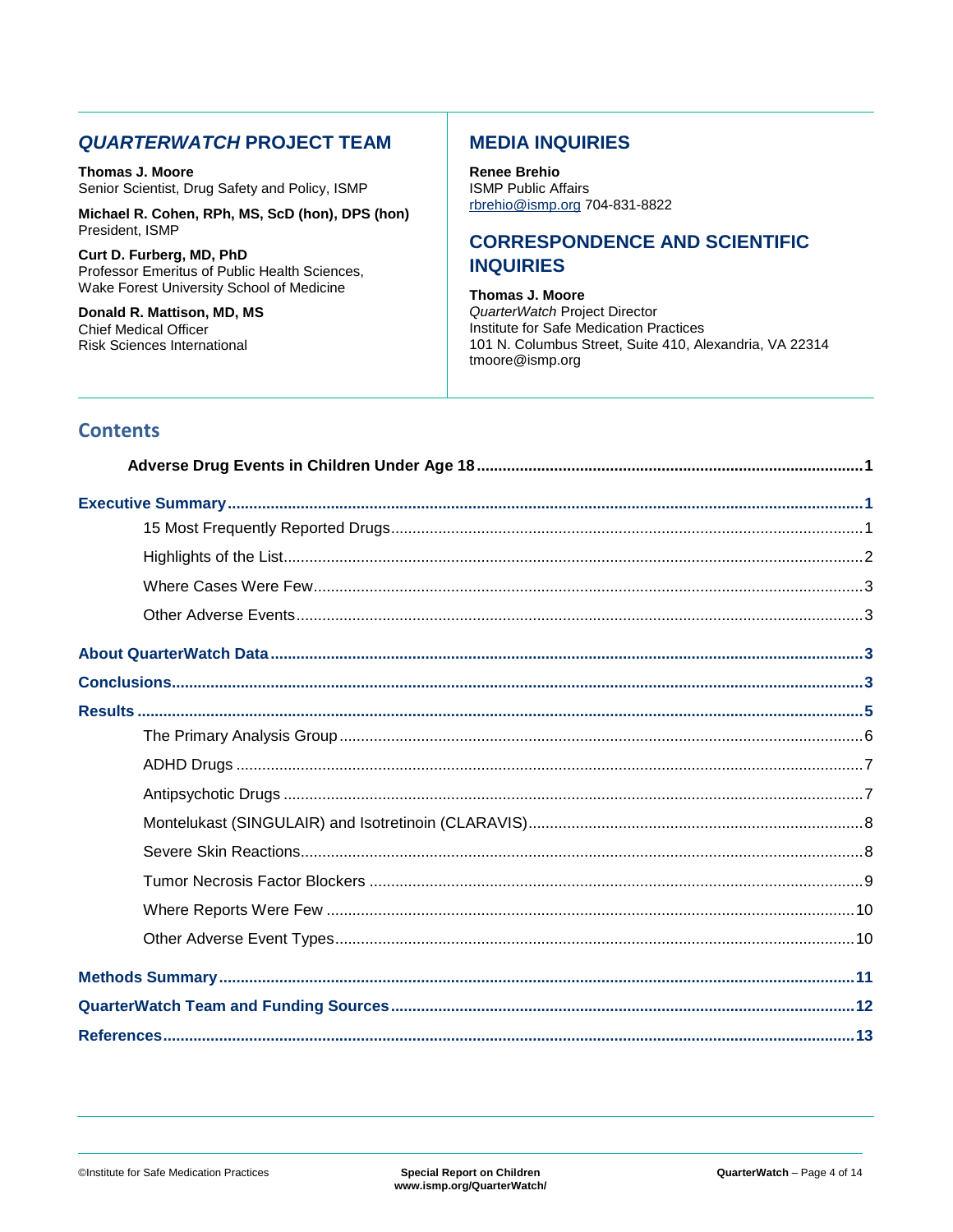# <span id="page-4-0"></span>**Results**

#### An Expectation of Safety

After the first year of life, the health status of children in the United States is so robust that the overall survival rate may exceed that of any other living creatures. Among 100,000 children reaching 12 months of age, 99,826 will

reach age 10, and just 8 will die during the  $10<sup>th</sup>$  year.[1] As a result, the expectation should be that drugs administered to children should be of exceptionally low risk and address substantial health issues. The reported adverse event data for children suggest lower risks than for other age groups, and drug utilization is declining in children.[2]

#### **Exposure**

Children up to 18 years of age account for 24% of the total population [3] and 19% of all doctors' office visits, [4] but only 7.3% of all dispensed outpatient prescriptions in 2010.[2] In 2010, systemic antibiotics were the drugs most frequently dispensed for children, accounting for 25% of all prescriptions. In another study, 15% of children were dispensed an asthma medication.[5] Psychotropic medication was prescribed for 6.7% of children in the United States in year 2000 data.[6] Other frequently prescribed medications included topical corticosteroid preparations and cough suppressants.

#### Treatment of Adverse Drug Events

Adverse drug events in children were treated in an annual mean of 586,000 visits to doctors' offices or outpatient departments, [4] or approximately 1 in 100 childhood doctor visits per year. The

adverse events in this setting were mostly mild, primarily involving rashes or gastrointestinal (GI) distress. More severe adverse events accounted for an additional 160,000 emergency room visits per year [7] with unintentional overdose and allergic reactions accounting for 80% of the cases. Hospital admissions of children for adverse drug events could not be estimated. While these estimates were taken from different years and sources, published data suggest that from 1 to 2 per 100 children per year experience an adverse drug event requiring medical treatment.

An FDA study showed few of the adverse events occurring were reported to the agency. For the five years 2003 to 2007, the FDA reported receiving 36,241 reports of adverse drug events in children under age 18, of which 62% were serious. [8] The authors of the FDA study expressed concern for the small number of reports and called for measures to improve spontaneous reporting and steps to implement new methods of active surveillance.

#### The Five-Year Results Overview

The FDA received 45,610 domestic reports of adverse events in children less than 18 years of age from 2008 through 2012 (Table 2). Reports per year increased 80% from 6,320 in 2008 to 11,401 in 2012. This was a marked change from the FDA's report about the previous five years, when report volume decreased slightly. The five-year totals included 2,935 deaths (6%) and 16,316 (35.8%) events that were not serious.

The reports in children showed several differences from the 883,364 reports that involved adults in the same period. (Cases with missing age values were excluded). In children, the events were more likely to occur in males (51% vs 34% for adults), to be submitted by health professionals rather than consumers (56% vs 44%), and to be

| Table 2. Reported adverse drug events<br>in children 0-17 years, 2008-2012 |             |        |  |  |
|----------------------------------------------------------------------------|-------------|--------|--|--|
|                                                                            | Number, pct |        |  |  |
| Total                                                                      | 45610       |        |  |  |
| Male gender*                                                               | 22522       | (51.0) |  |  |
| Outcome                                                                    |             |        |  |  |
| Death                                                                      | 2935        | (6.4)  |  |  |
| Disability                                                                 | 816         | (1.8)  |  |  |
| Life-threatening                                                           | 1430        | (3.1)  |  |  |
| Required intervention                                                      | 774         | (1.7)  |  |  |
| Hospitalization                                                            | 10032       | (22.0) |  |  |
| Other serious                                                              | 13311       | (29.2) |  |  |
| Not serious                                                                | 16312       | (35.8) |  |  |
| Report Group**                                                             |             |        |  |  |
| Primary analysis                                                           | 16992       | (37.3) |  |  |
| Medication error                                                           | 6097        | (13.4) |  |  |
| <b>Product quality</b>                                                     | 4066        | (8.9)  |  |  |
| Reporting issues                                                           | 5277        | (11.6) |  |  |
| * Percent excludes missing values                                          |             |        |  |  |
|                                                                            |             |        |  |  |

\*\* Cases may be in multiple categories or be excluded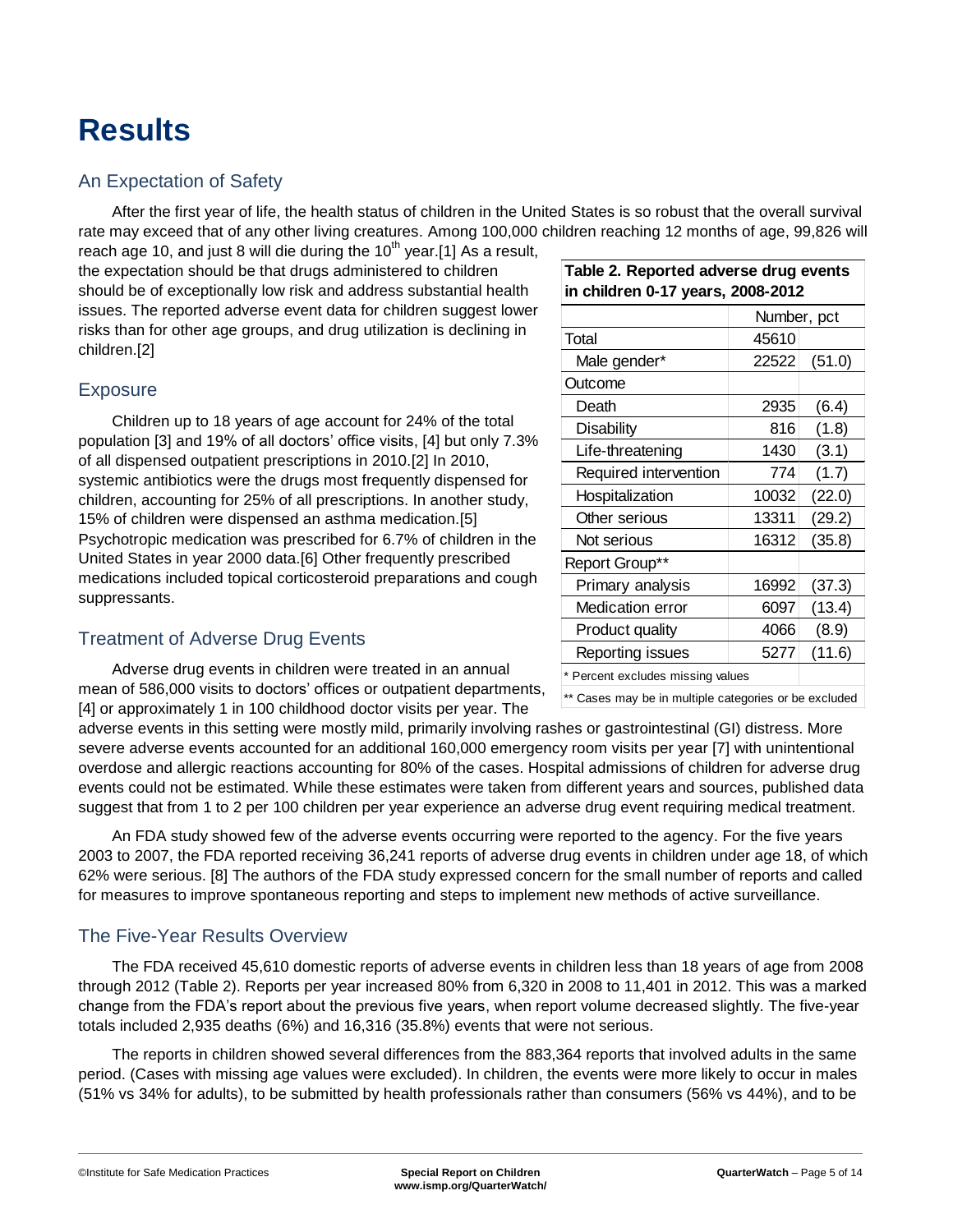submitted directly to the FDA rather than through drug manufacturers (14% vs 11%). Reports in children were less likely to indicate a death outcome (6% vs 9%).

Reports in children examined by year of age demonstrated a U-shaped curve with the largest number occurring in the first year of life, then declining sharply, and then rising again after adolescence. The number of reports by age is shown in Figure 1.



## <span id="page-5-0"></span>The Primary Analysis Group

To identify the drugs with the highest reported risks to children, we focused on cases that were serious and occurred in normal medical use rather than from medication error, intentional overdose, or because of product quality complaints. (See the Methods Summary for additional detail.) These more restrictive criteria captured 16,992 reports (37.3% of the total) over the five-year period, and 73% were originated by health professionals (and submitted either through manufacturers or directly to the FDA). A key finding was that 2% or 15/741 of identifiable primary suspect drugs accounted for 41% of reported cases. The pattern of a small number of drugs accounting for a large share of reported events has been observed in many different patient populations and time periods.

#### Psychiatric Side Effects Predominate

Of all the systems that might be adversely affected in drug therapy, psychiatric side effects were prominent in the cases of serious injury reported to the FDA, both in the number of cases and the number of suspect drugs frequently implicated. The most frequent specific psychiatric side effects reported were suicidal ideation ( $n = 714$ ), aggression ( $n = 686$ ) and abnormal behavior ( $n = 580$ ). Suicidal behaviors were by no means limited to thoughts of suicide, but also included 274 completed suicides, 159 suicide attempts, and 100 cases labeled "self-injurious behavior." Also reported were various forms of psychosis including hallucination ( $n = 276$ ), psychotic disorder ( $n =$ 124), and paranoia ( $n = 74$ ).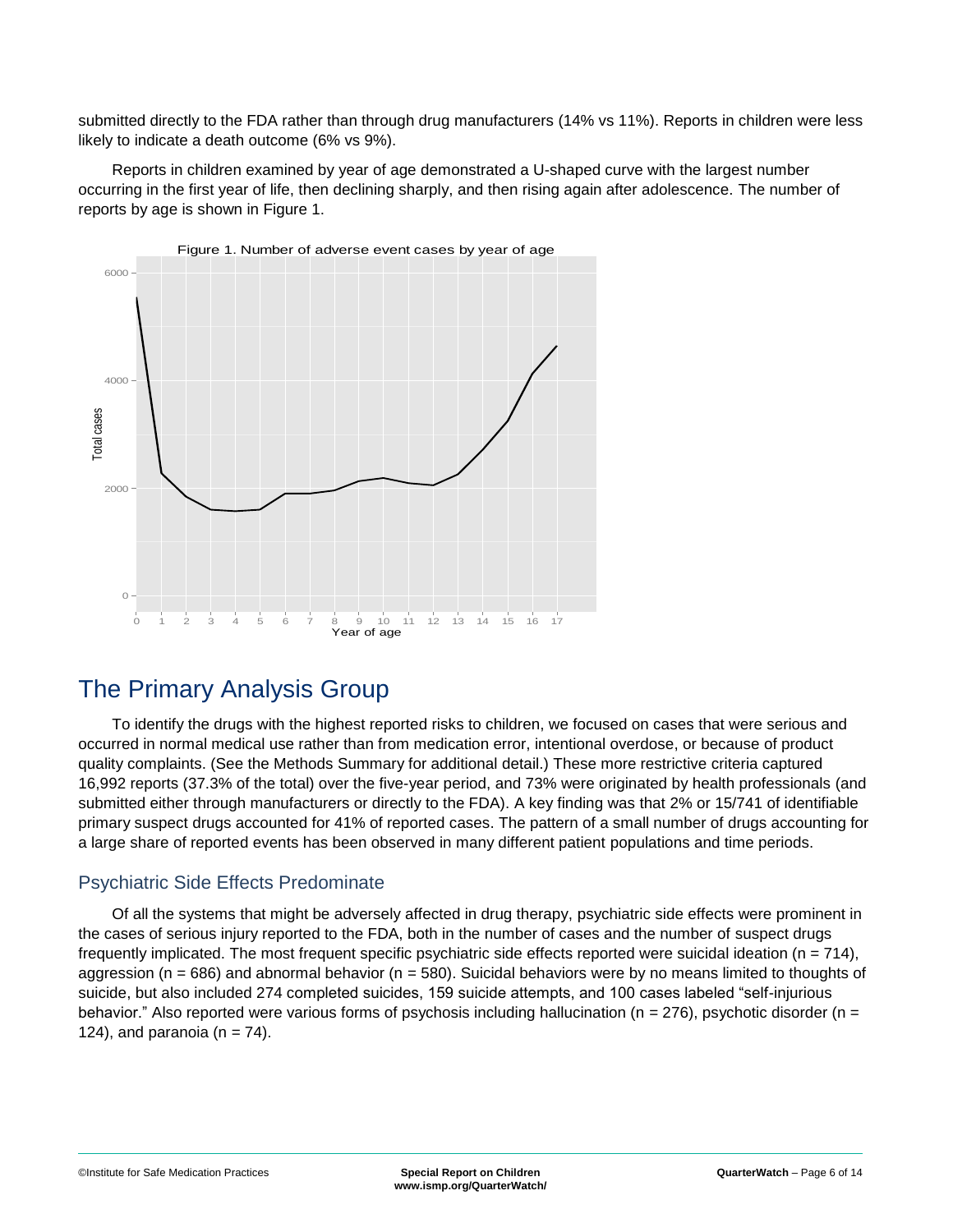#### Suspect Drugs

Psychiatric disorders were reported for 25% or more of all adverse events for 10 of the 15 drugs on the *QuarterWatch* ranking of the most frequent suspects. The total included two drugs without intended psychotropic effects, montelukast (SINGULAIR for asthma and allergies) and isotretinoin (CLARAVIS for acne). One of the antiepileptic drugs, lamotrigine (LAMICTAL), is approved for treating bipolar disorder, while another antiepileptic, levetiracetam (KEPPRA) is not. The results for the 10 drugs are shown in Table 3. The category "Suicidal and selfinjurious behavior" includes the most common psychiatric term, suicidal ideation.

<span id="page-6-0"></span>

| Table 3. Psychiatric side effects for frequently reported drugs |                  |     |                       |     |                               |               |
|-----------------------------------------------------------------|------------------|-----|-----------------------|-----|-------------------------------|---------------|
|                                                                 |                  |     | Suicidal<br>behavior* |     | Any psychiatric<br>disorder** | All<br>Events |
| Rank                                                            | Drug             |     | Number, pct           |     | Number, pct                   | Number        |
| 1                                                               | Montelukast      | 438 | (46.4)                | 831 | (88.0)                        | 944           |
| 2                                                               | Lisdexamfetamine | 83  | (26.4)                | 192 | (61.1)                        | 314           |
| 3                                                               | Risperidone      | 36  | (18.5)                | 100 | (51.3)                        | 195           |
| 4                                                               | Isotretinoin     | 149 | (33.3)                | 191 | (42.7)                        | 447           |
| 5                                                               | Methylphenidate  | 58  | (13.9)                | 171 | (40.9)                        | 418           |
| 6                                                               | Atomoxetine      | 41  | (18.1)                | 84  | (37.0)                        | 227           |
| 7                                                               | Quetiapine       | 52  | (24.8)                | 71  | (33.8)                        | 210           |
| 8                                                               | Aripiprazole     | 31  | (10.4)                | 94  | (31.6)                        | 297           |
| 9                                                               | Lamotrigine      | 23  | (6.9)                 | 96  | (28.7)                        | 335           |
| 10                                                              | Levetiracetam    | 14  | (6.8)                 | 52  | (25.2)                        | 206           |

\* Suicidal and self-injurious behavior High Level Term, cases/percent of all events.

\*\*Psychiatric disorder System Organ Class, cases/percent of all events

## ADHD Drugs

The three drugs for ADHD include two stimulants, lisdexamfetamine (VYVANSE) and methylphenidate (CONCERTA), as well as the antidepressant-like atomoxetine (STRATTERA). Suicidal behaviors were the most frequently reported psychiatric side effect for all three ADHD drugs, although within that category suicidal ideation was the most frequent specific symptom reported. Atomoxetine shares a suicidal behavior warning with other antidepressants, but lisdexamfetamine and methylphenidate do not carry a warning about suicidal behaviors, even though in these data suicidal behaviors were reported in 26.4% and 13.9% of all cases, respectively. All three ADHD drugs have warnings for psychosis and hallucinations, and such cases were reported for all three drugs in these data. The FDA studied the incidence of hallucinations and other forms of psychosis in the stimulants [9] and required a warning. It should assess the need for a warning for the more frequently reported suicidal thoughts and behaviors.

The three ADHD drugs also had noted non-psychiatric adverse effects. The most frequently reported adverse event for methylphenidate was 37 cases of sudden death; the prescribing information [10] currently contains a warning, but the literature is mixed.[11] [12] Cardiac adverse effects were reported for atomoxetine, including chest pain (n = 16), syncope (n=11) and electrocardiogram QT interval prolonged (n = 10). Movement disorders were reported for lisdexamfetamine, including dyskinesia ( $n = 17$ ), tics ( $n = 16$ ) and tremor ( $n = 9$ ). Antipsychotic Drugs

<span id="page-6-1"></span>The full spectrum of antipsychotic drug adverse effects occurring in adults was also reported in this population of children for aripiprazole (ABILIFY), quetiapine (SEROQUEL), and risperidone (RISPERDAL). Suicidal behaviors were reported for all three drugs, accounting for 24.8% of quetiapine cases, 18.5% of risperidone cases, and 10.4% for aripiprazole.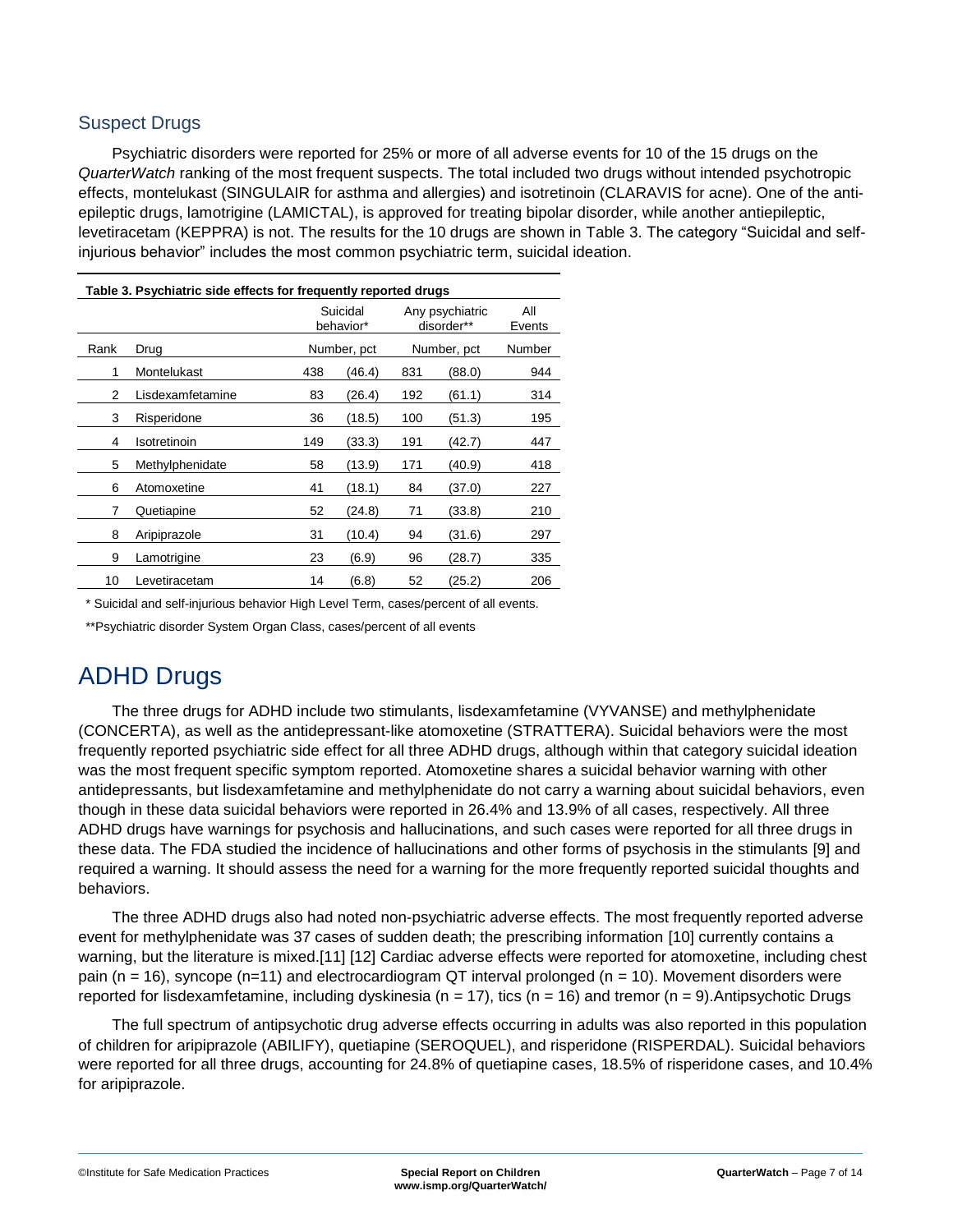Dyskinesias—which are disfiguring and typically irreversible movement disorders—were reported for aripiprazole (n = 44), quetiapine (n = 27), and risperidone (n = 22). In a clinical trial of risperidone and haloperidol (HALDOL) given for the first time to young adults, from 8 -12% treated for one year developed tardive dyskinesia. [13]

Other adverse events reported for the antipsychotic drugs included neuroleptic malignant syndrome, dystonia, lactation disorders, gynecomastia, weight increase, diabetes, and convulsions.

Despite these high risks, the reports indicated that antipsychotic drugs were given to children for a wide range of disorders, including depression, ADHD, aggression, and sleep disorders.

## <span id="page-7-0"></span>Montelukast (SINGULAIR) and Isotretinoin (CLARAVIS)

Montelukast (SINGULAIR) for asthma and allergies, and isotretinoin for acne are notable examples of drugs with numerous reported psychiatric effects but no intended psychotropic action. Montelukast ranks among the most widely used drugs in children, prescribed for 2.9 million children in 2010,[2] including 4.5% of all children aged 2-11. Although a leukotriene inhibitor, 831 cases (88%) indicated psychiatric symptoms, including 438 (46.4%) indicating suicidal behavior. Other psychiatric symptoms reported included aggression (n=292), depression (n = 208), crying (n = 125), and mood swings (n = 101). Montelukast, previously examined in *QuarterWatch* in 2009, [14] also provides a cautionary tale about interpreting the number of adverse events, especially over a short period of time. In early 2008 Merck, the manufacturer of brand name montelukast (Singulair), reported to the FDA a handful of cases of suicide and suicidal behavior over several preceding years. The FDA responded in March of 2008 by posting a public Drug Safety Communication indicating that the agency was investigating the reported psychiatric side effects. What followed was a massive surge in adverse event reports of psychiatric side effects that peaked with 397 cases in 2008 and then steadily declined to 84 cases in 2012, a period in which prescription volume remained mostly unchanged. However, when we examined the much smaller numbers of 2011 and 2012 reports, the same pattern of psychiatric side effects remained, just in smaller numbers. We attribute the change in number of reports to variability in reporting rates but note that the association with drug treatment remained convincing.

For isotretinoin, suicidal behaviors number among four prominent side effects warranting careful consideration prior to use of this medication for severe and resistant acne. In women, isotretinoin has extremely high risk of birth defects should pregnancy occur. Reported cases included 42 unintended pregnancies. Other major reported side effects included depressed mood (n=101) and colitis (n=20). ACCUTANE, the original brand name drug manufactured by Roche, was discontinued in 2009 after thousands of lawsuits were filed and generics were approved. The birth defect risks of isotretinoin spawned one of the FDA's most aggressive risk management programs (called iPledge), which includes requirements that prescribing doctors be trained and registered, that females of child-bearing age have two negative pregnancy tests and agree to use two different forms of birth control or abstain from sexual intercourse, visit the doctor monthly for progress visits, and sign a written informed consent form. [\(https://www.ipledgeprogram.com/FAQ\\_Public.aspx\)](https://www.ipledgeprogram.com/FAQ_Public.aspx)

### <span id="page-7-1"></span>Severe Skin Reactions

Stevens-Johnson syndrome (SJS) and toxic epidermal necrolysis (TEN) are feared, life-threatening hypersensitivity reactions associated with some drugs widely used in children. Cases begin with fever and flu-like symptoms occurring 1-3 weeks after starting drug treatment. [15] In a few more days, blisters develop in mucous membranes of eyes, mouth, and genitalia. As the more severe cases progress, massive skin lesions and blisters appear and become so pervasive that large areas of skin may become denuded, leading to extreme pain, bleeding, infection, and hypothermia. Patients are often treated in burn units with treatments intended to mitigate the effects of massive compromise of the skin. Drugs with five or more cases over 5 years reported in children are shown in Table 4. All the drugs were associated with SJS/TEN in a landmark study [16] or in the case of lamotrigine in the prescribing information.[17]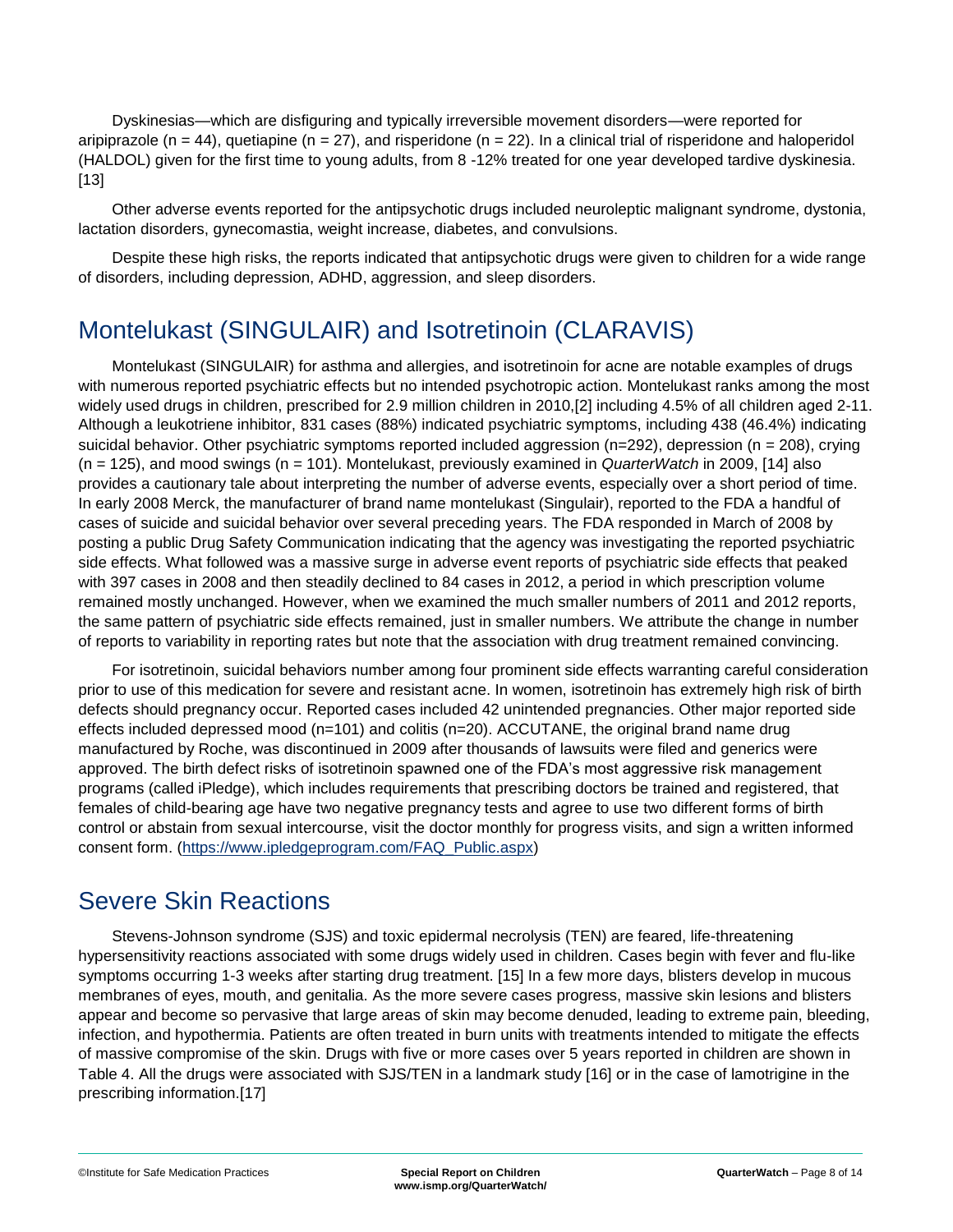| Table 4. Drugs with reports of severe skin reactions |    |                      |  |  |
|------------------------------------------------------|----|----------------------|--|--|
| Drug                                                 |    | SJS/TEN* All Cases** |  |  |
| Lamotrigine                                          | 66 | 335                  |  |  |
| Ibuprofen                                            | 32 | 242                  |  |  |
| Sulfamethoxazole; trimethoprim                       | 16 | 70                   |  |  |
| Phenytoin                                            | 7  | 37                   |  |  |
| Carbamazepine                                        | 7  | 43                   |  |  |
| Amoxicillin                                          | 5  |                      |  |  |

\* Stevens-Johnson syndrome (SJS) or toxic epidermal necrolysis (TEN).

\*\* Primary analysis group.

This is the second instance in which *QuarterWatch* has observed a disproportionate signal for lamotrigine and severe skin reactions. In the 2011 annual survey of patients of all ages, lamotrigine also led all other drugs in reports of severe cutaneous events. The FDA's required Boxed Warning notes that the rates of SJS/TEN appear to be higher in children than in adults, and less severe rashes may appear in 10% of treated patients. [17] Its first line use as adjunctive therapy for seizures should be reevaluated, and its approved use for maintenance in bipolar disorder reconsidered.

Reports of SJS/TEN associated with ibuprofen (MOTRIN, ADVIL) were instrumental in pushing the reported serious adverse event totals for ibuprofen (n=242) higher than other mostly over-the-counter (OTC) pain medications used in children, acetaminophen (TYLENOL,  $n = 137$ ) and naproxen (ALEVE,  $n = 61$ ). Also notable for ibuprofen were 34 cases of renal failure and impairment. Acetaminophen, on the other hand, had 32 reports of liver disorders, including 10 cases of liver failure, consistent with its known risks of liver damage.

### <span id="page-8-0"></span>Tumor Necrosis Factor Blockers

Two biological products that inhibit Tumor Necrosis Factor (anti-TNF agents) ranked among the 15 most frequently reported drugs, with infliximab (REMICADE) ranked first with 1,772 reports and etanercept (ENBREL) ranked 11<sup>th</sup> with 231 reports. Although the two drugs share a similar mechanism of action, the events occurred in children with different medical disorders.

More than 80% of the adverse events identifying infliximab as suspect occurred in patients with gastrointestinal disorders, notably Crohn's disease, inflammatory bowel disease, and ulcerative colitis. In addition, approximately 1 out of 3 cases indicated a complaint of treatment failure including colitis ( $n = 651$ ), diarrhea ( $n =$ 35), and drug ineffective (n = 35). We asked the manufacturer, Johnson & Johnson, for more information about the large number of treatment failure reports. The company attributed the results to two factors. It noted some patients with ulcerative colitis and Crohn's disease may continue to experience worsening of disease or disease flares, despite an overall benefit of treatment. The number of reports may also have been increased by the company's pediatric registry.

The reports for etanercept were far fewer, and primarily reported in patients treated for juvenile arthritis and psoriasis. The most numerous adverse events included infection and injection site reactions.

The immunosuppressant properties of both agents have led to Boxed Warnings about the risk of serious infections and cancer, notably lymphoma in children and adolescents. The five-year data for these two drugs include 63 cases of malignant cancers for infliximab and 15 for etanercept. Infections were reported in 391 cases for infliximab and 74 for etanercept. Hypersensitivity was reported with 185 cases for infliximab as suspect, and 34 with etanercept.

Because of differences in the juvenile patient populations and likely differences in exposure (infliximab has more indications for treatment in children), the seven-fold higher reported serious adverse events do not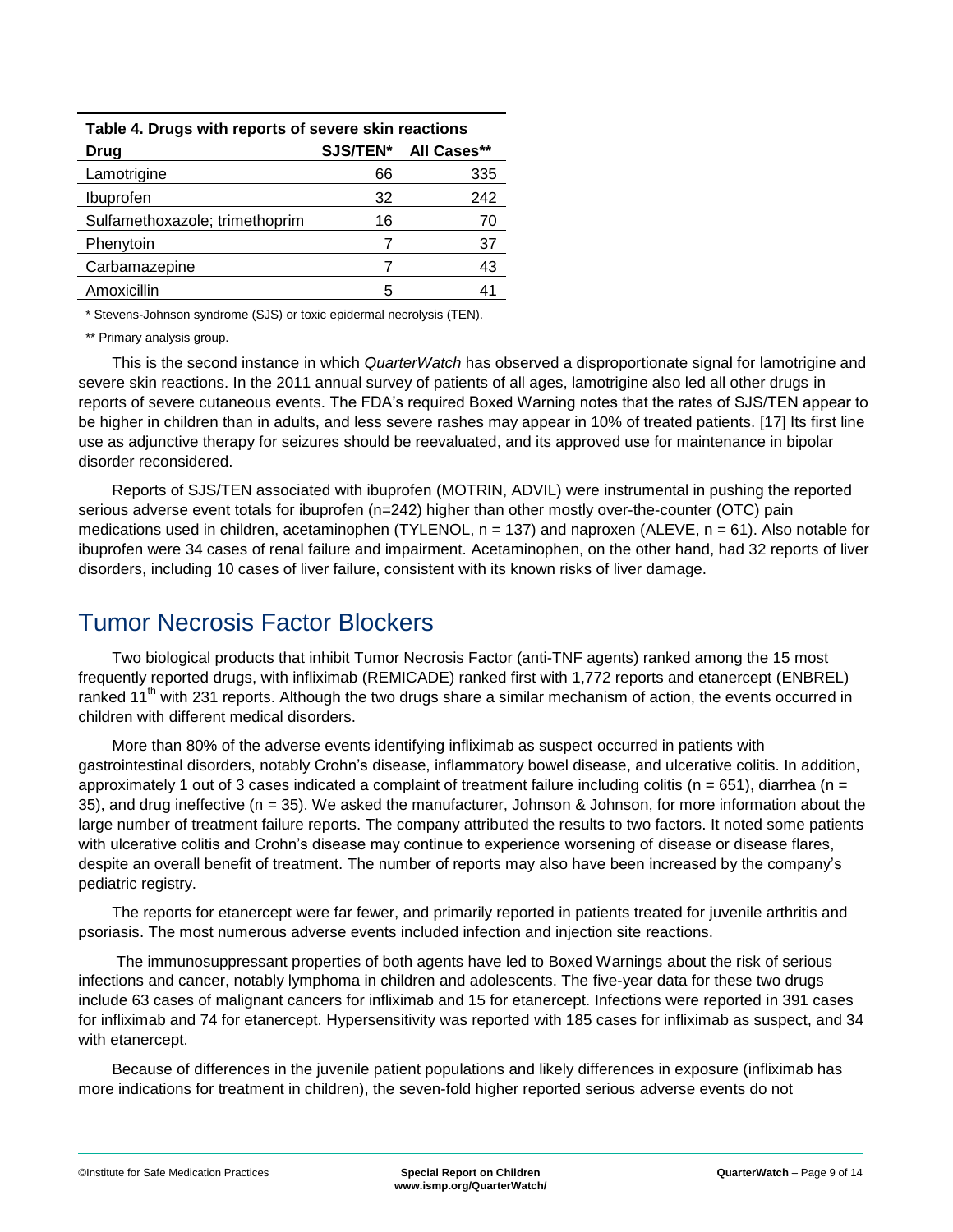necessarily imply higher relative risks for infliximab compared to etanercept. However, the results in both children and adults continue to show that anti-TNF agents are high-risk treatments requiring vigilance in their use.

### <span id="page-9-0"></span>Where Reports Were Few

A study of dispensed prescriptions [2] reported that dispensed outpatient prescription for children declined 7% from 2002 to 2010, led by a 14% decrease in systemic antibiotics. Nevertheless, in 2010 amoxicillin and azithromycin accounted for 28 million prescriptions in a juvenile population of 74 million, indicating extensive exposure. Despite such widespread use, adverse event reports for the two antibiotics were few. In 2010 we identified 7 reports of serious injury in our primary analysis group for amoxicillin, and 13 for azithromycin. For the five-year period reports totaled 51 for amoxicillin and 41 for azithromycin. In the adverse event reports the drugs were prescribed for ear aches, sinus infections, and strep throats.

Exposure was extensive and reports were few for albuterol, primary treatment for asthma attacks. In one study albuterol was dispensed for 7.2% of all children enrolled in a group of health plans.[5] Over the five-year period we identified 56 serious adverse event cases in our primary analysis group.

While this small number of reports provides an assurance of safety, we believe that the reporting rates for adverse events are lowest for generic drugs that have been on the market for decades.

## <span id="page-9-1"></span>Other Adverse Event Types

Nearly two thirds of all the reports of adverse drug events in children were excluded from our primary analysis of serious drug risks. Product quality complaints (serious and non-serious) were prominently reported over the fiveyear period and accounted for 4,066 reports, or 6% of all cases. The case totals were led by 1,509 complaints about defective DAYTRANA brand name methylphenidate patches and complaints associated with Johnson & Johnson's massive 2009 OTC withdrawal that included products for adults, infants, and children. *QuarterWatch* previously reviewed the Daytrana patch in January of 2013, [18] and the Johnson & Johnson product recall in June 2010. [19] The category of reported medication errors for this report totaled 6,097 cases and were dominated errors applying or removing Daytrana methylphenidate patch ( $n = 1,450$ ).

Also excluded from the primary analysis were 5,277 cases we categorized as having special issues involving how adverse events are reported or classified. In some cases through marketing policies or FDA requirements, drug manufacturers maintain extensive contact with most or all customers and learn of death, hospitalization, or other events whether or not a drug role is suspected. Examples include Dianeal solution for kidney dialysis at home, where Baxter delivers the product, and natalizumab (TYSABRI), a multiple sclerosis drug where the company monitors all patients using the drug for serious viral brain infections. Both products generate substantial numbers of reports despite being used in small patient populations.

#### Estrogens in Teenage Females

Product identification issues create a third group of drugs usually excluded from analysis. For both insulin and estrogen products, numerous large and small variants are FDA approved, and product identification is often weak. However, estrogen products accounted for 1,160 reports of serious injury, almost all in girls 12-17 years age. The cases, however, identified more than 20 different products that included tablets, implants, injections, intrauterine devices, rings, and patches. The products with reports were used for contraception, acne, and menstrual problems. Reported events included pain and discomfort, gallstones, gallbladder disorders, and blood clot-related events, both pulmonary embolisms and deep vein thrombosis. In a pattern seen with other drugs, 309/1,160 (26.6%) cases reported a psychiatric side effect.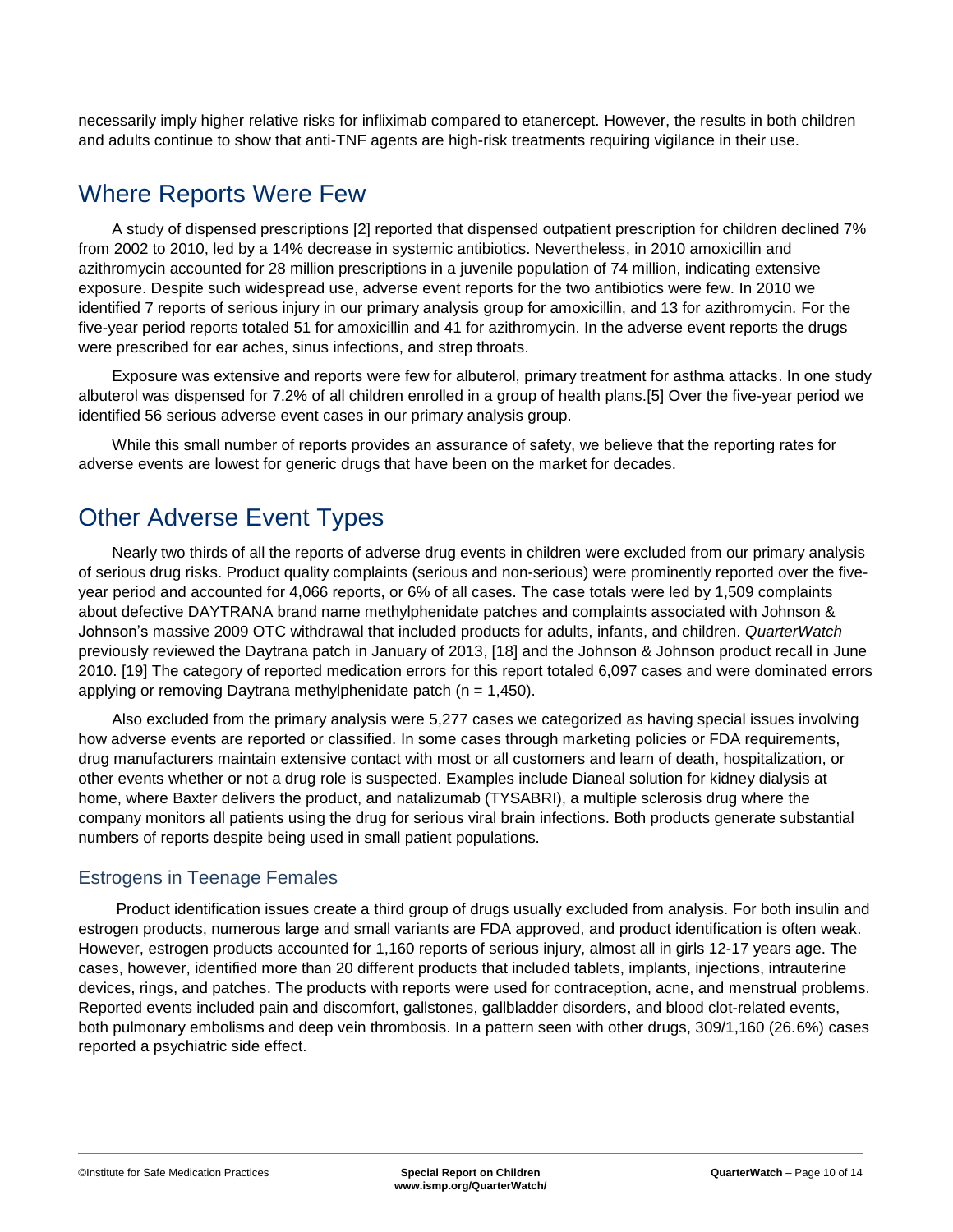# <span id="page-10-0"></span>**Methods Summary**

*QuarterWatch* monitors the safety of prescription drugs through analysis of adverse drug events reported to the FDA by consumers and health professionals, either directly to the agency or through drug manufacturers. The agency releases computer excerpts for research use on a quarterly basis, and these case reports are our primary data source. [20] A full description of our methodology is available on the *QuarterWatch* pages of the ISMP web site. [\(http://www.ismp.org/QuarterWatch/detailedMethods.aspx\)](http://www.ismp.org/QuarterWatch/detailedMethods.aspx) The FDA normally releases data on a quarterly basis, but because of technical problems has not released any data for 2013. This special report on children focused on case reports initially released in the previous five years, from 2008-2012.

We selected all domestic reports that identified patients from birth through age 17. For comparisons with adults, we selected all other reports with an identifiable patient age. We excluded cases without an age indicated, those reported to have occurred in foreign countries, as part of clinical studies, or involving a legal claim or lawsuit.

The severity of the adverse event was classified as serious if the case indicated an outcome of death, disability, hospitalization, required intervention to prevent harm, was life threatening or had other medically serious consequences. Cases without these outcomes were classified as not serious.

In these data, the adverse events that occur are described by medical terms selected from the Medical Dictionary for Regulatory Activities (MedDRA), a terminology developed by the pharmaceutical industry to describe adverse events in clinical studies and postmarketing reports.[21] The MedDRA terminology also defines broader categories of adverse events that can include any of a list of more specific and related medical terms. We use these categories, called Standardized MedDRA Queries (SMQs), to identify possible cases of some adverse events.[22] We also group adverse event terms using a MedDRA category called High Level Terms (HLTs) that also combine several related but more specific medical terms. High Level Group Terms (HLGTs) combine several related HLTs, and System Organ Classes combine the terms into 26 categories. The QuarterWatch database was updated in November 2013 to MedDRA version 16.1.

The MedDRA terminology was used to create three additional report categories: product quality complaints and medication errors, both identified by HLGTs of that name. An event was classified as occurring in normal medical use if there were not an indication of either a medication error (including intentional overdoses) or product quality complaint indicated on the report.

Events in *QuarterWatch* are attributed to the product identified as the primary suspect drug in the case report. The drug names are standardized to drug ingredient names based on the National Library of Medicine's RxNorm terminology.[23] When cited in the text, tables, or charts, the brand name of a drug used is the one most frequently indicated on the case reports but may account for a small or large share of the actual reports identified. Unless specified, QuarterWatch does not distinguish dose, route of administration, or extended release and other forms.

In this special report we created a primary analysis group of serious adverse drug events occurring in normal medical use. To create this group we excluded non-serious adverse events, product quality complaints, and cases indicating a medication error. Also were excluded were a group of drugs with special issues that affect identification or report rates. This includes drugs with restricted distribution schemes that result in reports of events where a possible drug causal role was not evaluated, drugs where product identification is weak, or products with direct-toconsumer marketing or contact. In addition, we excluded reports for the first year of life because of difficulties separating maternal from infant exposure, as well as the special health issues of premature babies.

Definitions of MedDRA terms used in this report: Psychiatric side effects means reports with a Preferred Term in the Psychiatric disorders System Organ Class. Suicidal behaviors means reports with a term in the Suicidal and self-injurious behavior HLT. Colitis was an HLT of that name. Hypersensitivity, malignant cancers, and dyskinesia were broad scope SMQs. Others were Preferred Terms. Additional note to Table 1: Some MedDRA terms do not describe an adverse event and were omitted from two drug rankings. "Off label use" was the second most frequent term for lisdexamfetamine and "Therapeutic response unexpected with drug" was the second most frequent MedDRA term for levetiracetam.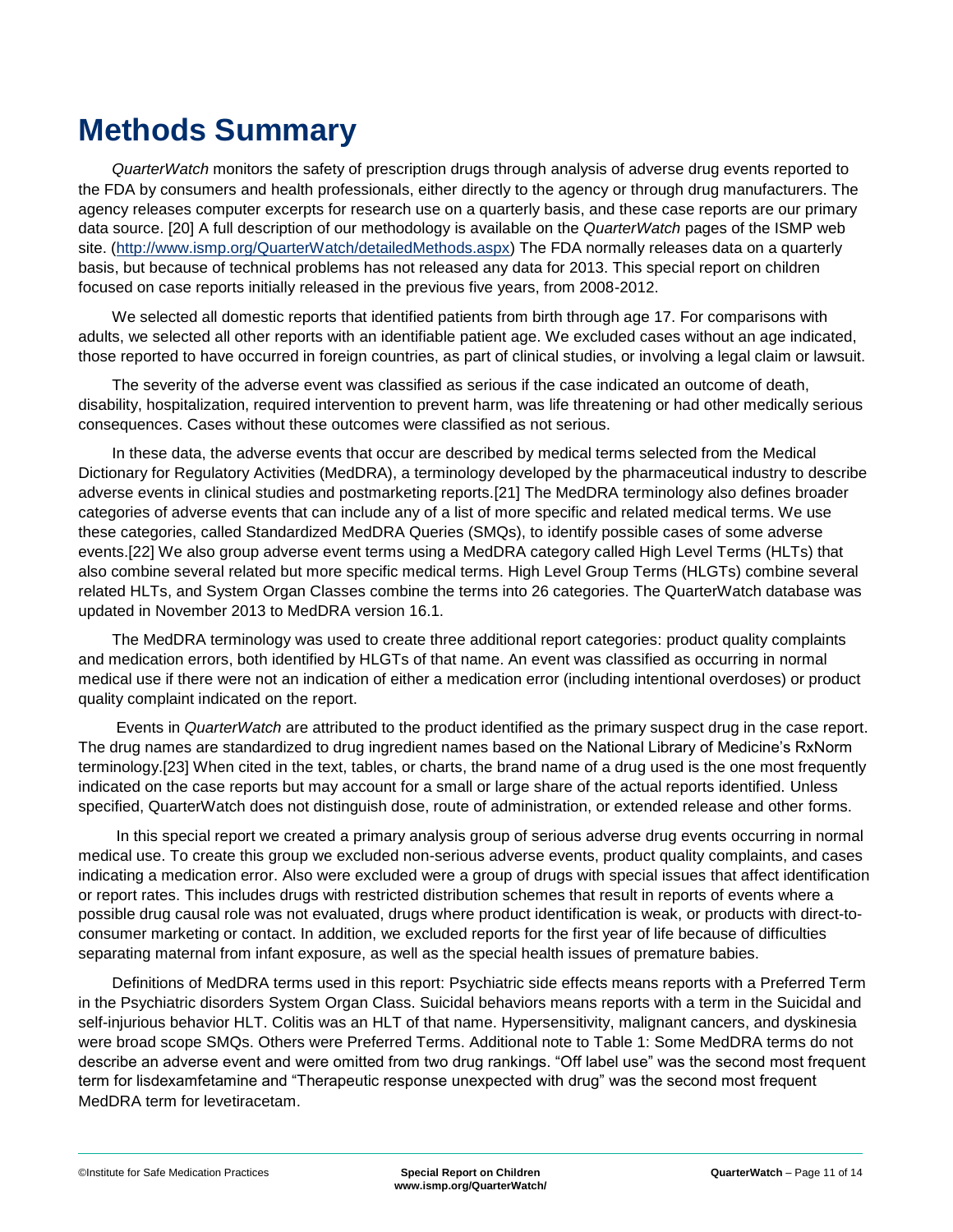# <span id="page-11-0"></span>**QuarterWatch Team and Funding Sources**

*QuarterWatch* is published by the Institute for Safe Medication Practices as a public service. It has no regular income, foundation grant, or other dedicated financial support and is provided to the public and health professions without charge. We seek outside peer reviewers for each issue but their identities are not disclosed. *QuarterWatch*'s essential costs are funded from the general budget of ISMP, a non-profit organization dedicated solely to promoting the safe use of medication. ISMP, in turn, is supported by charitable donations, volunteer efforts, foundation grants, and subscription income from its four other medication safety newsletters, for pharmacists in the acute care and ambulatory care settings, for nurses, and for consumers.

**Thomas J. Moore** serves as a part-time project director for *QuarterWatch*. He has developed and maintains the master adverse event database that serves as the primary data source for the publication and conducts the primary analysis for each issue. Mr. Moore receives an honorarium from ISMP for each issue, with the remaining work being on a volunteer basis. He is also a lecturer in the Department of Epidemiology and Biostatistics in The George Washington University School of Public Health and Health Services. Mr. Moore also conducts and publishes other independent studies in the peer-reviewed scientific literature and works as a consultant on drug safety issues, doing business under the name Drug Safety Research. He was a consulting expert to the Attorney General of the State of Texas in a Medicaid fraud lawsuit against Johnson & Johnson regarding the antipsychotic drug Risperdal (risperidone), and was an expert witness for the United States Army in connection with a criminal case involving Chantix (varenicline). He also worked as a consulting expert for plaintiffs in the civil litigation regarding Chantix. In 2011 Moore examined the completeness and accuracy of adverse drug event reports for biological products for Amgen. In 2013 he was a consulting expert for the plaintiffs in the Celexa and Lexapro Marketing and Sales Practices Litigation. He has also conducted confidential assessments for attorneys inquiring about the safety profiles of bisphosphonates, antipsychotic drugs, and proton pump inhibitors.

**Curt D. Furberg, MD, PhD** is a Professor Emeritus of Public Health Sciences at Wake Forest University School of Medicine and serves as senior medical adviser to *QuarterWatch*. He receives no compensation for his work in assessing scientific evidence, defining safety issues, shaping the written report, and communicating with the FDA and others about QuarterWatch findings. He continues to have a research role at Wake Forest and has published more than 400 peer-reviewed scientific articles. An expert on clinical trials of drug treatments, Dr. Furberg is author of a major textbook on that subject, and has worked for the National Institutes of Health and the pharmaceutical industry as an investigator in clinical drug research. He has recently given expert testimony or depositions in cases involving Chantix (varenicline), COX-2 inhibitors, Yaz, Yasmin, Vytorin, and Fosamax (alendronate) and has become an expert in the litigation involving Actos (rosiglitazone) and Pradaxa (dabigatran). Dr. Furberg is a member of the British Medical Journal Advisory Board, and a member of the federal Medicare Evidence Development and Coverage Advisory Committee.

**Donald R. Mattison, MD, MS** is a retired captain in the United States Public Health Service who has held senior positions at the National Institutes of Health and in graduate public health education. He is currently chief medical officer and senior vice president of Risk Sciences International (RSI) in Ottawa, Canada, and associate director of the McLaughlin Centre for Population Health Risk Assessment at the University of Ottawa. He is author of more than 150 peer-reviewed scientific studies and is an elected member of the Institute of Medicine, the Royal Society of Medicine, the New York Academy of Medicine and the American Association for the Advancement of Science. RSI is a consulting company, established in partnership with the University of Ottawa, specializing in the assessment, management, and communication of health and environmental risks. The company has clients in government, industry, and academia, including Health Canada and the FDA. RSI is a consulting expert on pharmacokinetics to the plaintiffs in litigation regarding cholesterol lowering drugs (statins) and the risk of diabetes.

**Michael R. Cohen, RPh, MS, ScD (hon), DPS (hon)** is founder and President of ISMP and guides the overall policies and content of *QuarterWatch*. He also edits the other ISMP newsletters and is author of the textbook *Medication Errors*. He has served as an advisor and consultant to the FDA, and for his work in medication safety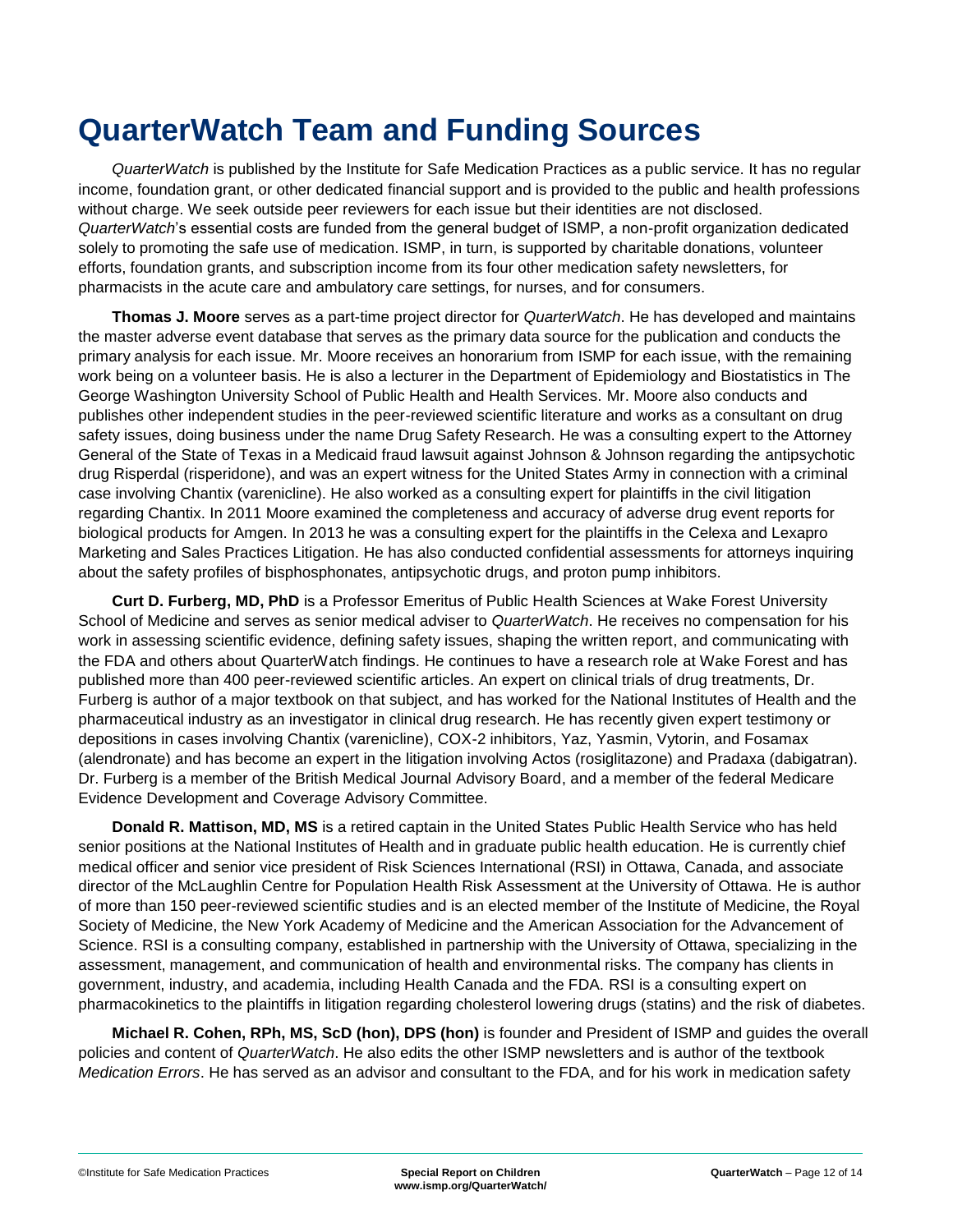was recognized as a MacArthur Fellow by the John D. and Catherine T. MacArthur Foundation. Dr. Cohen receives a regular salary as president of ISMP and does not engage in outside consulting or legal testimony.

# <span id="page-12-0"></span>**References**

- 1. Arias E. (2012) United States Life Tables, 2008. National Vital Statistics Reports. URL: http://www.cdc.gov/nchs/data/nvsr/nvsr61/nvsr61\_03.pdf.
- 2. Chai G, Governale L, McMahon AW, Trinidad JP, Staffa J, et al. (2012) Trends of outpatient prescription drug utilization in US children, 2002-2010. Pediatrics 130: 23–31.
- 3. Howden L, Meyer J. (2011) Age and Sex Composition: 2010: 2010 Census Briefs. United States Census Bureau Web site. URL: http://www.census.gov/prod/cen2010/briefs/c2010br-03.pdf.
- 4. Bourgeois FT, Mandl KD, Valim C, Shannon MW. (2009) Pediatric adverse drug events in the outpatient setting: an 11-year national analysis. Pediatrics 124: e744–750.
- 5. Korelitz JJ, Zito JM, Gavin NI, Masters MN, McNally D, et al. (2008) Asthma-related medication use among children in the United States. Ann Allergy Asthma Immunol 100: 222–229.
- 6. Zito JM, Safer DJ, de Jong-van den Berg LTW, Janhsen K, Fegert JM, et al. (2008) A three-country comparison of psychotropic medication prevalence in youth. Child Adolesc Psychiatry Ment Health 2: 26.
- 7. Cohen AL, Budnitz DS, Weidenbach KN, Jernigan DB, Schroeder TJ, et al. (2008) National surveillance of emergency department visits for outpatient adverse drug events in children and adolescents. J Pediatr 152: 416–421.
- 8. Moore TJ, Furberg CD, Cohen MR. (2012) QuarterWatch: Anticoagulants the Leading Drug Risk in 2011. New Data from 2011 Quarters 3-4. Institute for Safe Medication Practices. URL: http://www.ismp.org/QuarterWatch/pdfs/2011Q4.pdf.
- 9. Mosholder AD, Gelperin K, Hammad TA, Phelan K, Johann-Liang R. (2009) Hallucinations and other psychotic symptoms associated with the use of attention-deficit/hyperactivity disorder drugs in children. Pediatrics 123: 611–616.
- 10. Prescribing information for VYVANSE (lisdexamfetamine dimesylate) capsule. [package insert]. (2013) Wayne, PA: Shire LLC.